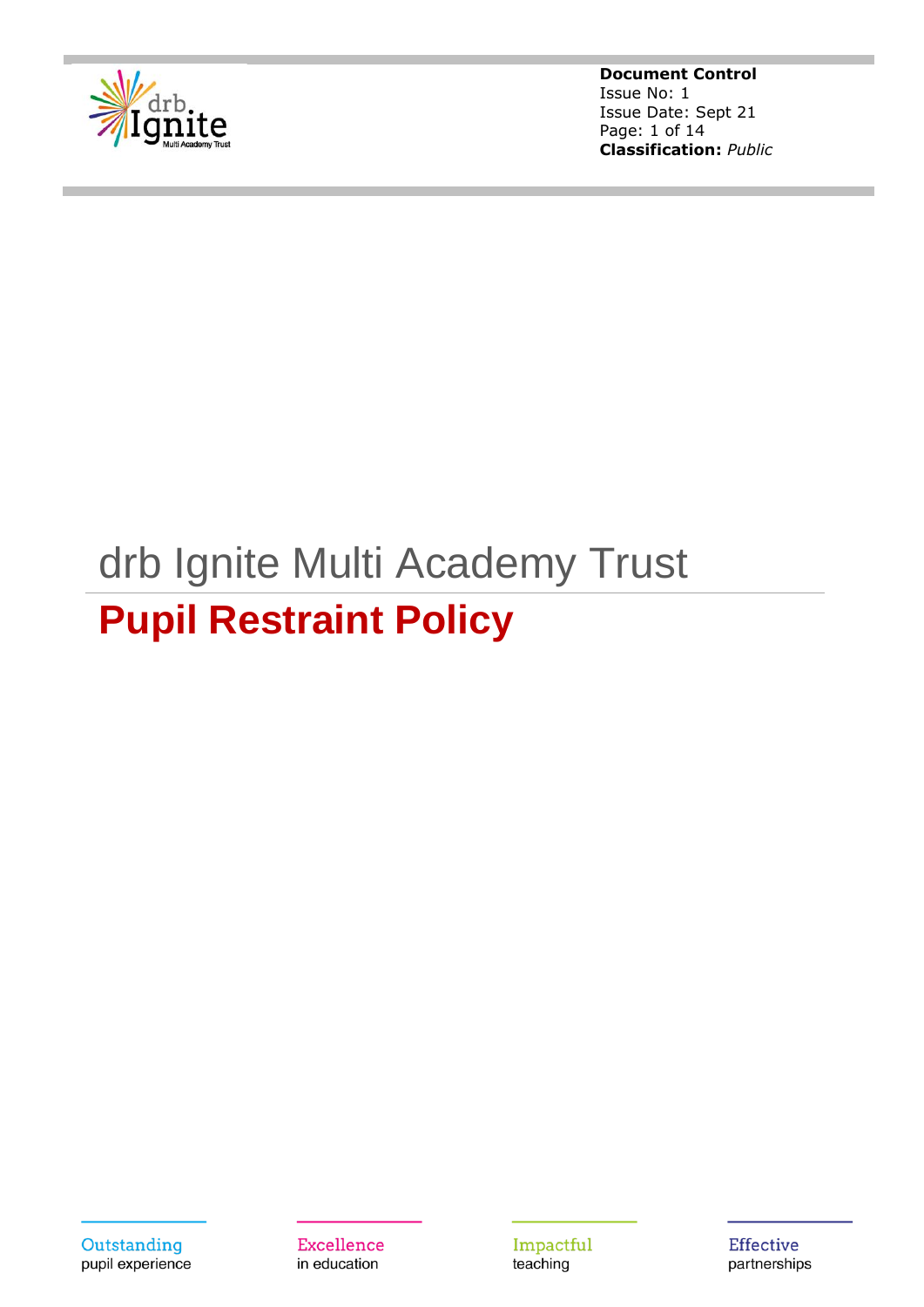

**Document Control** Issue No: 1 Issue Date: Sept 21 Page: 2 of 14 **Classification:** *Public*

## **Rationale**

This Policy has been developed as part of the Trust's whole organisational approach to maintaining a strong *culture of safeguarding* in line with Keeping Children Safe in Education 2021 (KCSiE 2021). It follows the Department for Education's guidance on the use of reasonable force in educational settings which can be accessed using the link below:

[https://assets.publishing.service.gov.uk/government/uploads/system/uploads/attach](https://assets.publishing.service.gov.uk/government/uploads/system/uploads/attachment_data/file/444051/Use_of_reasonable_force_advice_Reviewed_July_2015.pdf) [ment\\_data/file/444051/Use\\_of\\_reasonable\\_force\\_advice\\_Reviewed\\_July\\_2015.pdf](https://assets.publishing.service.gov.uk/government/uploads/system/uploads/attachment_data/file/444051/Use_of_reasonable_force_advice_Reviewed_July_2015.pdf)

## **Trust vision**

The drb Ignite Trust has been established through a shared belief that lives can be transformed by what goes on in school. We believe that the process of teaching and learning shapes futures.

The Trust's vision is:

*all pupils achieve the highest standards of educational standards regardless of circumstance or background.*

## **Understanding the need for physical intervention**

The Trust and its schools are committed to positive behaviour approaches that encourage children to make good behaviour choices. These approaches are clearly communicated and understood by pupils, parents and staff.

We aim to maintain safe and secure environments where all pupils can learn. On rare occasions, circumstances may result in a situation that requires some form of physical intervention by staff. This Policy aims to ensure a consistent Trust wide response to any incidents that may occur and make clear adult responsibilities with regard to the physical intervention and restraint of pupils.

In all Trust school, we aim to avoid the need for physical intervention and regard this as a last resort in a minority of situations. We always aim to deal with behaviour using a positive approach and therefore this policy should be read in conjunction with the Trust's Behaviour Policy

It is not possible to define every circumstance in which physical restraint might be necessary or appropriate and staff will exercise their own professional judgement in situations which arise within the categories outlined in the Policy. Staff should always act within the Trust's policy on behaviour and discipline, particularly in dealing with disruptive behaviour. Staff should be constantly aware that when they are in charge of children during the school day, or during other supervised activities, they are acting in loco parentis and have a *Duty of Care* to all children they are responsible for. This means that they must take reasonable action to ensure all pupils' safety and wellbeing.

Outstanding pupil experience

Excellence in education

Impactful teaching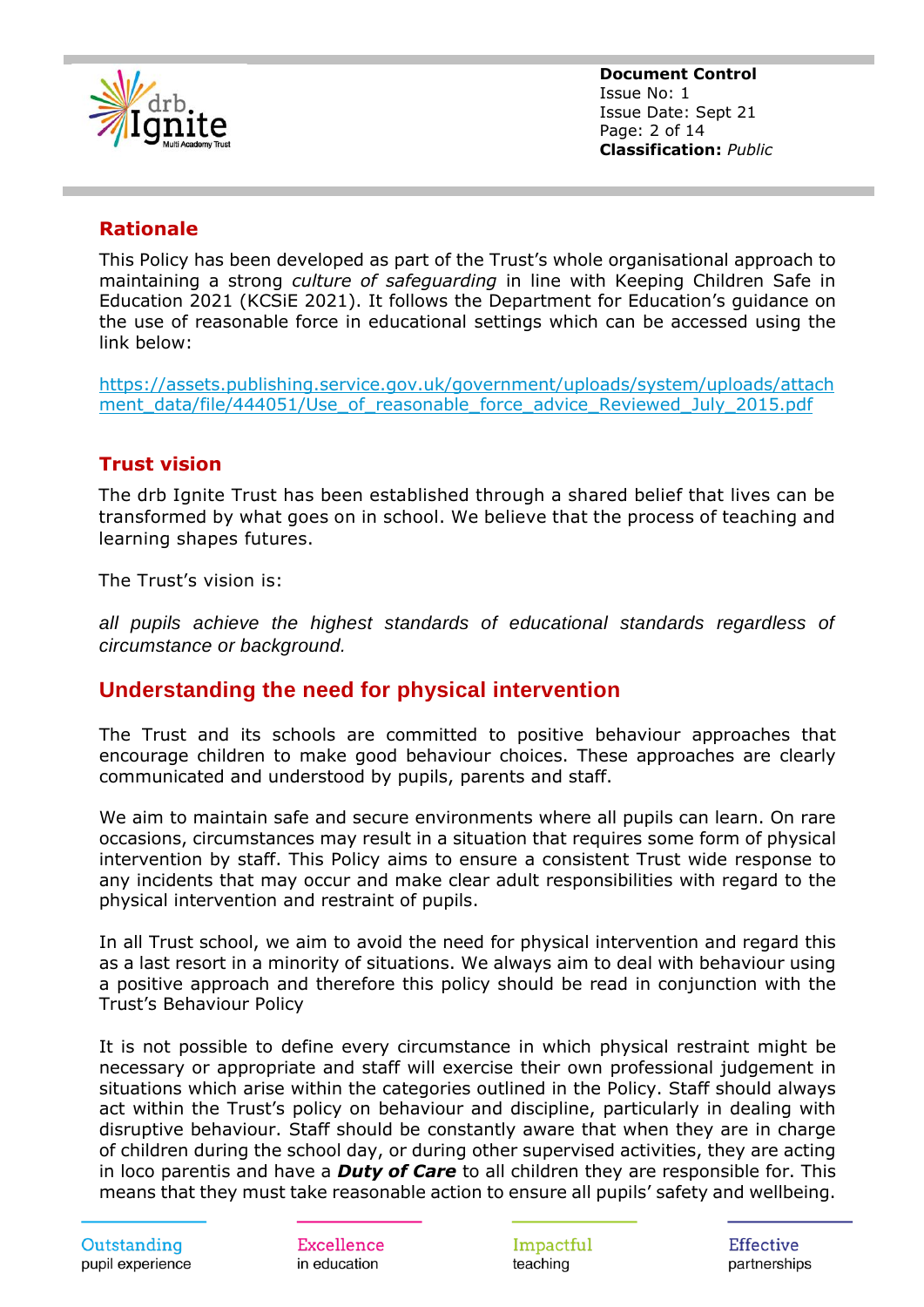

**Document Control** Issue No: 1 Issue Date: Sept 21 Page: 3 of 14 **Classification:** *Public*

**For note:** Staff are not expected to place themselves in situations where they are likely to suffer injury as a result of any intervention.

# **Principles**

Our policy for physical intervention and restraint is based on the following principles:

- Physical intervention must be used only as a last resort when other appropriate strategies have failed.
- Any physical contact should be only the minimum required.
- Physical intervention must be used in ways that maintain the safety and dignity of all concerned.
- Incidents must be recorded and reported to the headteacher as soon as possible.
- Parents will be informed of each incident.

## **Legal Framework**

The legal framework outlined in *Section 93 of the Education & Inspections Act 2006* allows teachers and other persons who are authorised by the headteacher who have control or charge of pupils to use such force as is reasonable in the circumstances to prevent a pupil from doing, or continuing to do, any of the following:

- causing injury to his/herself or others
- committing an offence
- damaging property
- prejudicing the maintenance of good order & discipline

The DfE *Use of Reasonable Force* government guidance states:

- reasonable force can be used to prevent pupils from hurting themselves or others, from damaging property, or from causing disorder.
- the decision on whether or not to physically intervene is down to the professional judgement of the staff member concerned and should always depend on the individual circumstances.
- Schools can use reasonable force to:
	- $\sqrt{ }$  remove disruptive children from the classroom where they have refused to follow an instruction to do so.
	- $\sqrt{ }$  prevent a pupil leaving the classroom where allowing the pupil to leave would risk their safety or lead to behaviour that disrupts the behaviour of others.
	- $\sqrt{ }$  prevent a pupil from attacking a member of staff or another pupil.
	- $\sqrt{ }$  stop a fight in the playground.
	- $\sqrt{ }$  restrain a pupil at risk of harming themselves through physical outbursts.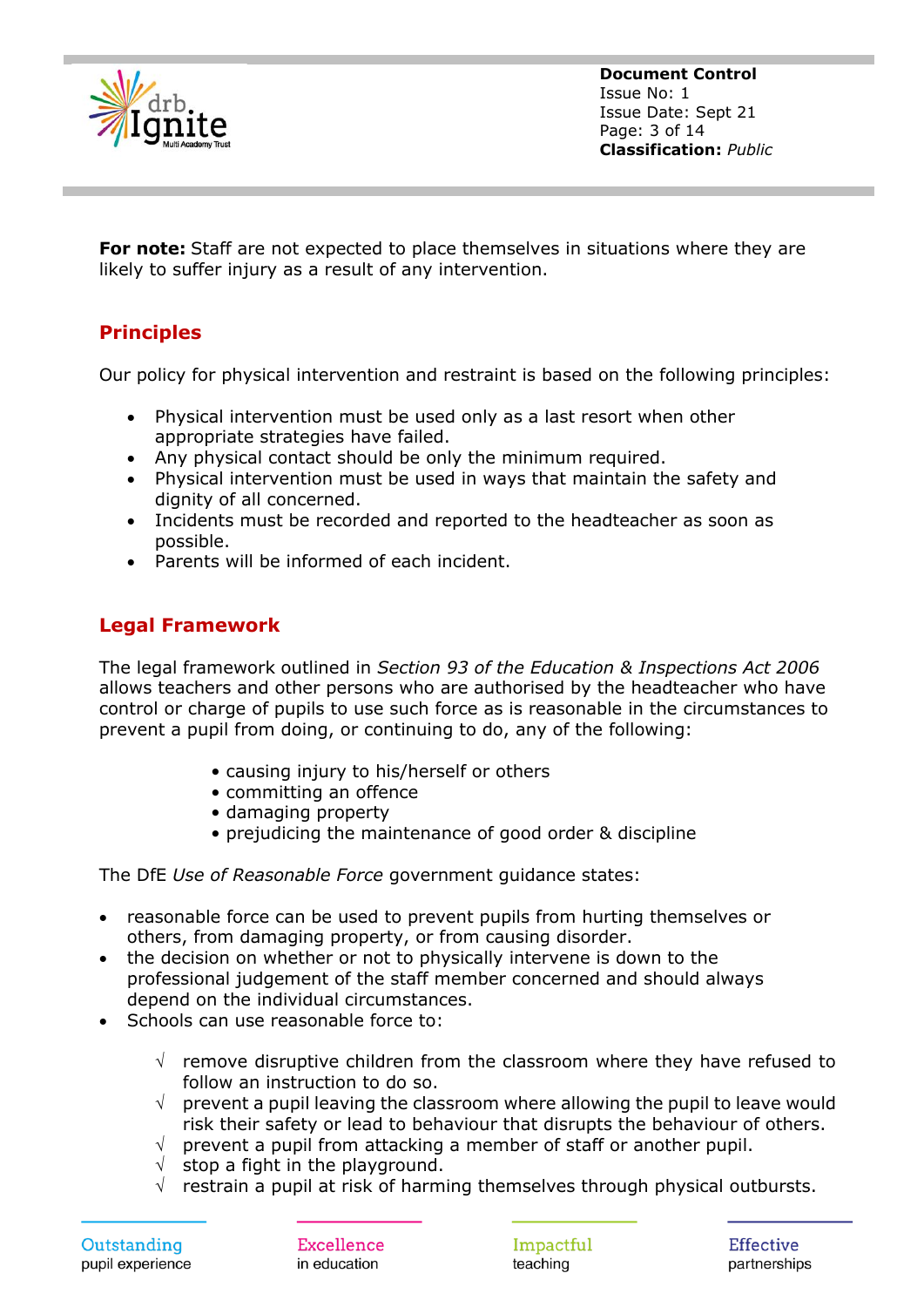

**Document Control** Issue No: 1 Issue Date: Sept 21 Page: 4 of 14 **Classification:** *Public*

# **Roles and responsibilities**

#### **Headteacher and senior leaders will:**

- lead the implementation of this Policy and communicate its contents to all members of the school community.
- ensure that the school is a safe place for all pupils and staff.
- ensure incidents are recorded appropriately.
- ensure that all staff members receive sufficient training to be equipped to deal with incidents that require physical intervention and restraint.
- ensure that staff receive appropriate support following an incident.
- record incident on relevant forms and file appropriately including uploading information to the Trust's electronic system i.e. the child's CPOMs record.

#### **Staff will:**

- Follow the positive handling plans for those with recognised emotional and/or behavioural difficulties.
- Inform the headteacher of any incidents involving physical intervention or restraint.
- Communicate effectively and promptly with parents.
- Maintain professional confidentiality as required.
- Write/review PHP and share with parents and relevant staff.
- Communicate any concerns to the head teacher.

#### **Parents will:**

- Attend meetings arranged by members of staff and co-operate in devising strategies, planned responses and physical handling plans which will support the child as appropriate.
- Sign and support any physical handling support plan.
- Communicate any concerns immediately to the class teacher or other designated member of staff e.g. SENCO.

#### **Understanding** *reasonable force*

The term *reasonable force* covers the broad range of actions used by most teachers at some point in their career that involve a degree of physical contact with pupils. Force is usually used either to control or restrain. This can range from guiding a pupil

to safety by the arm through to more extreme circumstances such as breaking up a fight or where a pupil needs to be restrained to prevent violence or injury. All members of Trust staff have a legal power to use reasonable force.

Excellence in education

Impactful teaching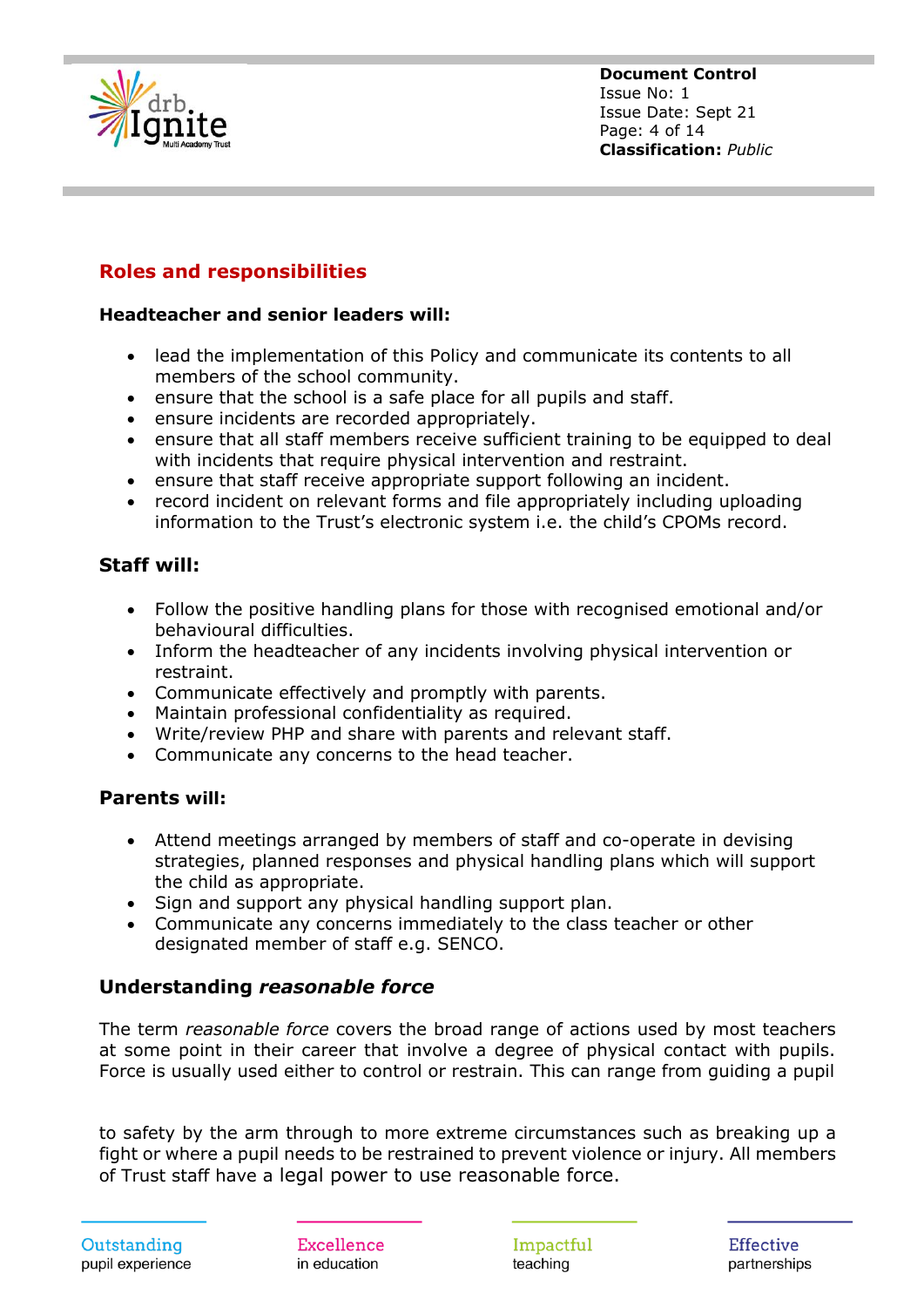

**Document Control** Issue No: 1 Issue Date: Sept 21 Page: 5 of 14 **Classification:** *Public*

Physical restraint often occurs in response to highly charged emotional situations and there is a clear need for debriefing after the incident, both for the staff involved and the pupil. The headteacher should be informed of any incident as soon as possible and will take responsibility for making arrangements for debriefing once the situation has stabilised.

An appropriate member of staff should always be involved in debriefing the pupil involved and any victims of the incident should be offered support, and their parents informed. After any incident involving restraint an incident report should be completed.

It is also helpful to consider the circumstances precipitating the incident to explore ways in which future incidents can be avoided. All incidents should be recorded immediately on the school form. All sections of this report should be completed so that any patterns of behaviour can be identified and addressed. In the event of any future complaint or allegation this record will provide essential and accurate information. A copy should be filed appropriately and CPOMS updated.

A member of the leadership team will contact parents as soon as possible after an incident, normally on the same day, to inform them of the actions that were taken and why, and to provide them with an opportunity to discuss the incident and actions taken.

## **Positive Handling Planning**

If staff become aware that a pupil is likely to behave in a disruptive way that may require the use of reasonable force, the headteacher will work with staff to produce a plan of how to respond if the situation arises. Such planning will address:

- bespoke calming strategies to be used prior to any physical intervention
- ways of recognising and avoiding *triggers* if these are known and can be anticipated
- involvement of parents to ensure that they are clear about the specific action the school might need to take
- briefing of all staff to ensure they know exactly what action they should be taking (this may identify a need for training or guidance)
- identification of additional support that can be summoned if appropriate

Any concern raised about the use of physical intervention and restraint in a particular situation will lead to a full investigation which will be conducted by a member of the senior leadership team. *Lessons learnt* will be shared with all staff as appropriate.

Recording

Impactful teaching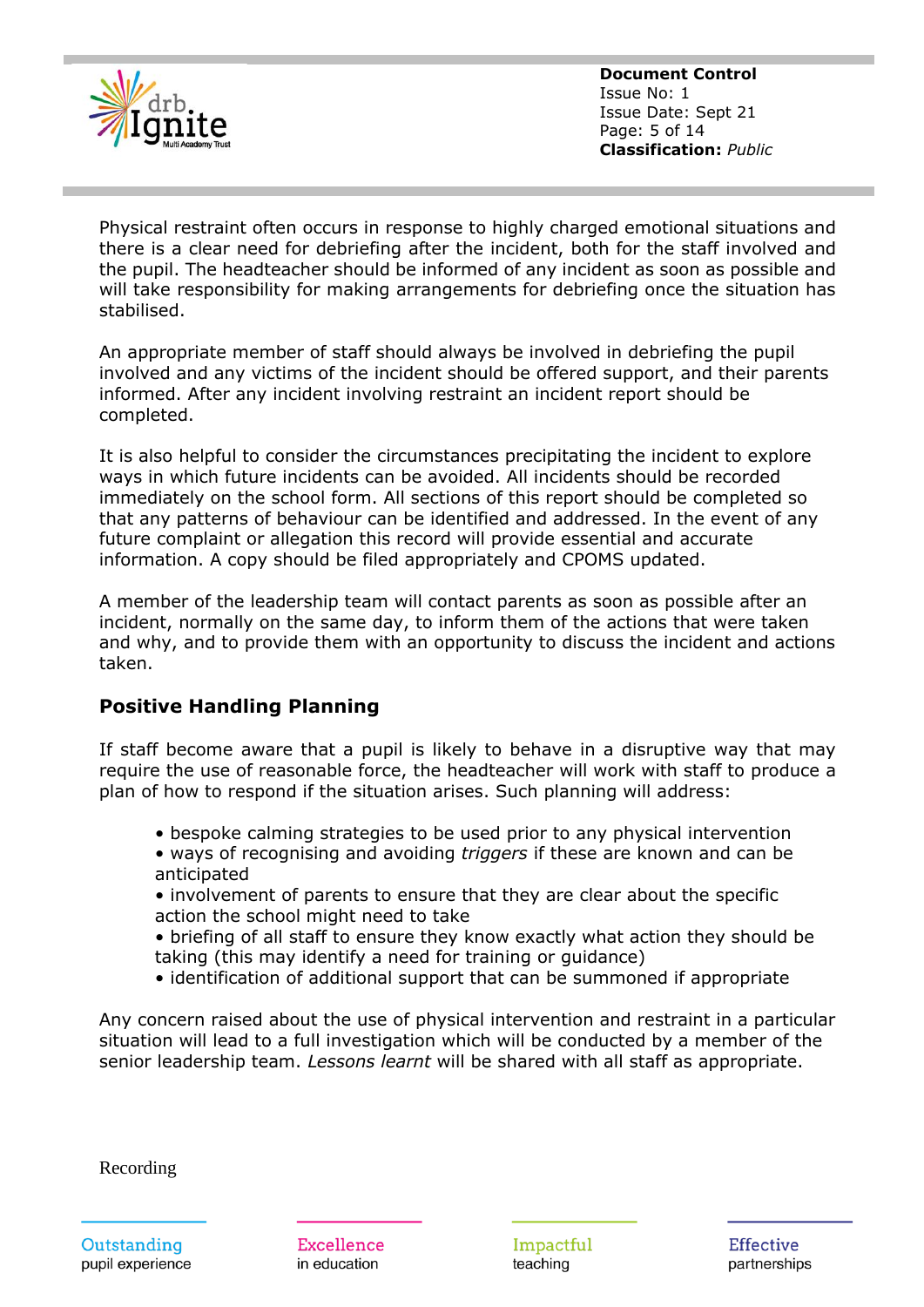

**Document Control** Issue No: 1 Issue Date: Sept 21 Page: 6 of 14 **Classification:** *Public*

All behaviour incidents, where restraint is needed, are to be recorded on the electronic CPOMs recording system. All incidents to also be recorded on a 'Record of intervention Form' (attached) This form will be signed by any staff involved or observing and the Headteacher. It will be kept in the Physical Intervention & Restraint file in the SENDco's office. This policy is monitored on a day-to-day basis by the Head teacher and all staff, by talking with children, both formally and informally, from parents' communications and from colleague observations and reporting.

## **Training and professional development**

Trust schools will ensure that all permanent and long-term supply staff have access to this Policy and understand the contents as part of their *Culture of Safeguarding* induction.

The Trust maintains ongoing training and professional development by identifying and reviewing the training needs of staff on a regular basis.

## **Planning for the needs of individual pupils**

The Trust aims to identify, in consultation with parents/carers, any pupil whose behaviour is potentially thought to require a physical intervention response, and to consider the needs of these pupils in relation to:

- any individual medical, social, behavioural, learning or cultural factors
- any Individual Education Plans, Pastoral Support Programmes or Personal Education Plans which support pupil needs.

If a member of staff thinks that a particular pupil may, at some time, need such intervention, the circumstances and requirements will be presented for discussion at an appropriate meeting of relevant staff.

## **Other physical contact with pupils**

The Trust believes that some use of appropriate, positive physical contact with pupils can contribute to the development of a culture of safety, security and trust. Some

physical contact is necessary or unavoidable when staff are working with:

- younger pupils who may need encouraging or guiding
- pupils with special educational needs who may need physical prompts or help
- pupils requiring first aid
- pupils receiving coaching in sport or as part of another curriculum activity
- pupils in distress.

Outstanding pupil experience Excellence in education

Impactful teaching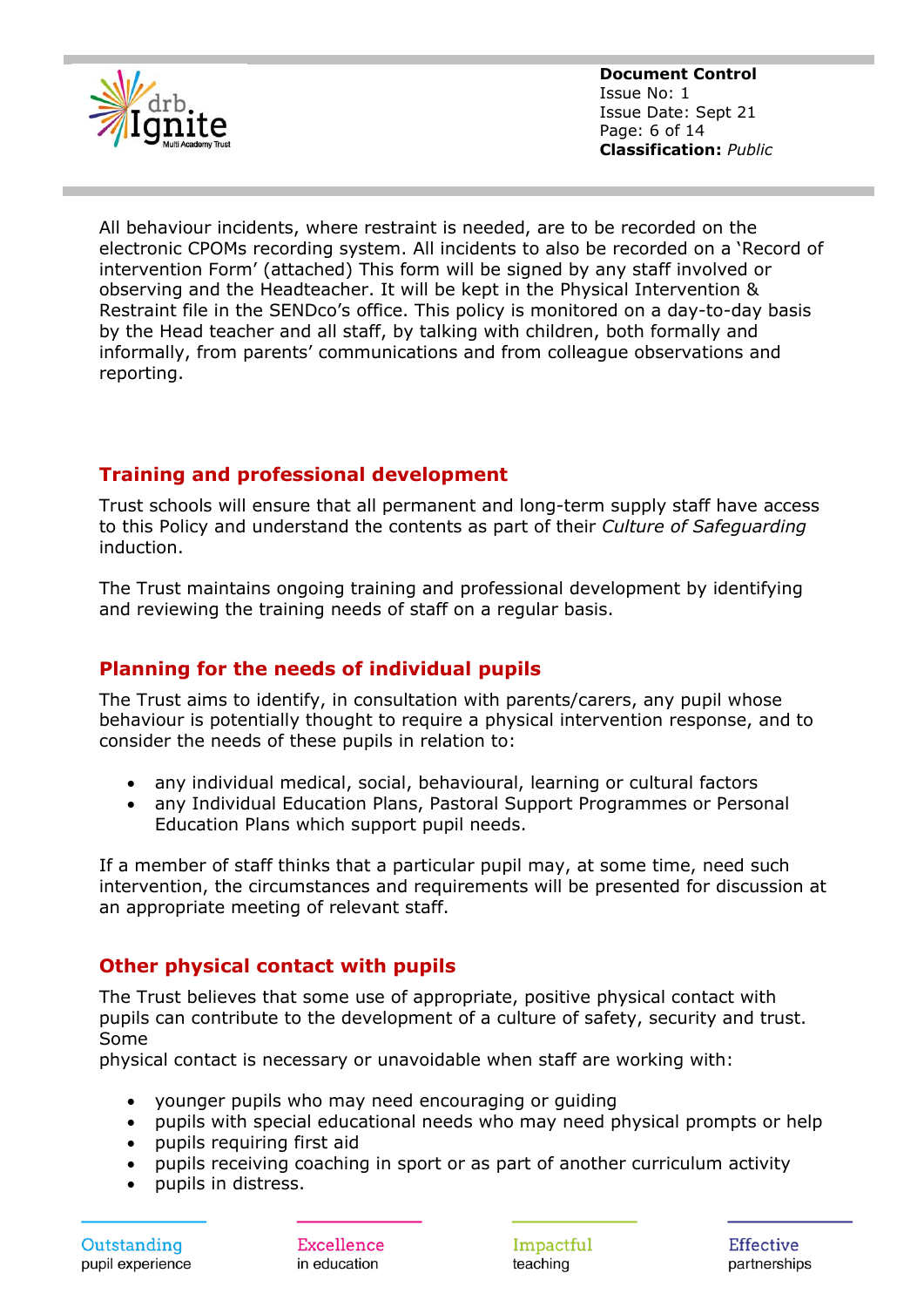

**Document Control** Issue No: 1 Issue Date: Sept 21 Page: 7 of 14 **Classification:** *Public*

Staff will make professional and sensitive judgements about the nature and extent of their physical contact with pupils. All staff will take into account:

- cultural sensitivities
- gender differences
- the needs of children who may be particularly vulnerable following previous trauma or abuse.

# **Record-keeping**

All Trust schools keep a record of incidents where physical intervention involving the use of force has been necessary. The Trust uses a common incident reporting approach through adoption of the CPOMS software.

The headteacher or nominated senior member of staff will be advised at the earliest possible time after an incident. The record will be completed within one working day and discussed with the nominated person who will also decide how and when to report the incident to the pupil's parent/carer.

If the incident includes a physical or verbal assault on a staff member/volunteer or another pupil, an accident/incident form should also be completed. The teacher/adult involved may seek guidance from a senior colleague and/or their trade union representative before filling in their report.

Senior staff will discuss the incident with any pupils or staff who were present and, where appropriate, collect a written account from them. In line with the Trust's commitment to working in partnership with parents, all schools will aim to maintain an open discussion during any relevant procedure which may follow an incident. Trust schools will regularly review the number and type of incidents in which physical intervention has been necessary. This will be used to ensure that there is adherence to this Policy and to identify improvement needed in other associated policies and procedures of the Trust.

Information is reported to Trustees about the effectiveness of the Policy on request and through termly *culture of safeguarding* reports culminating in the Trust's *Annual Safeguarding Report*.

## **Sharing of information**

All members of the Trust community should know of the existence of this Policy. In principle, as few people as possible should know the details of specific incidents and staff should maintain confidentiality to the greatest possible extent. This is to enable trustees and staff involved in any investigation or complaint to do so without having acquired hearsay knowledge.

Excellence in education

Impactful teaching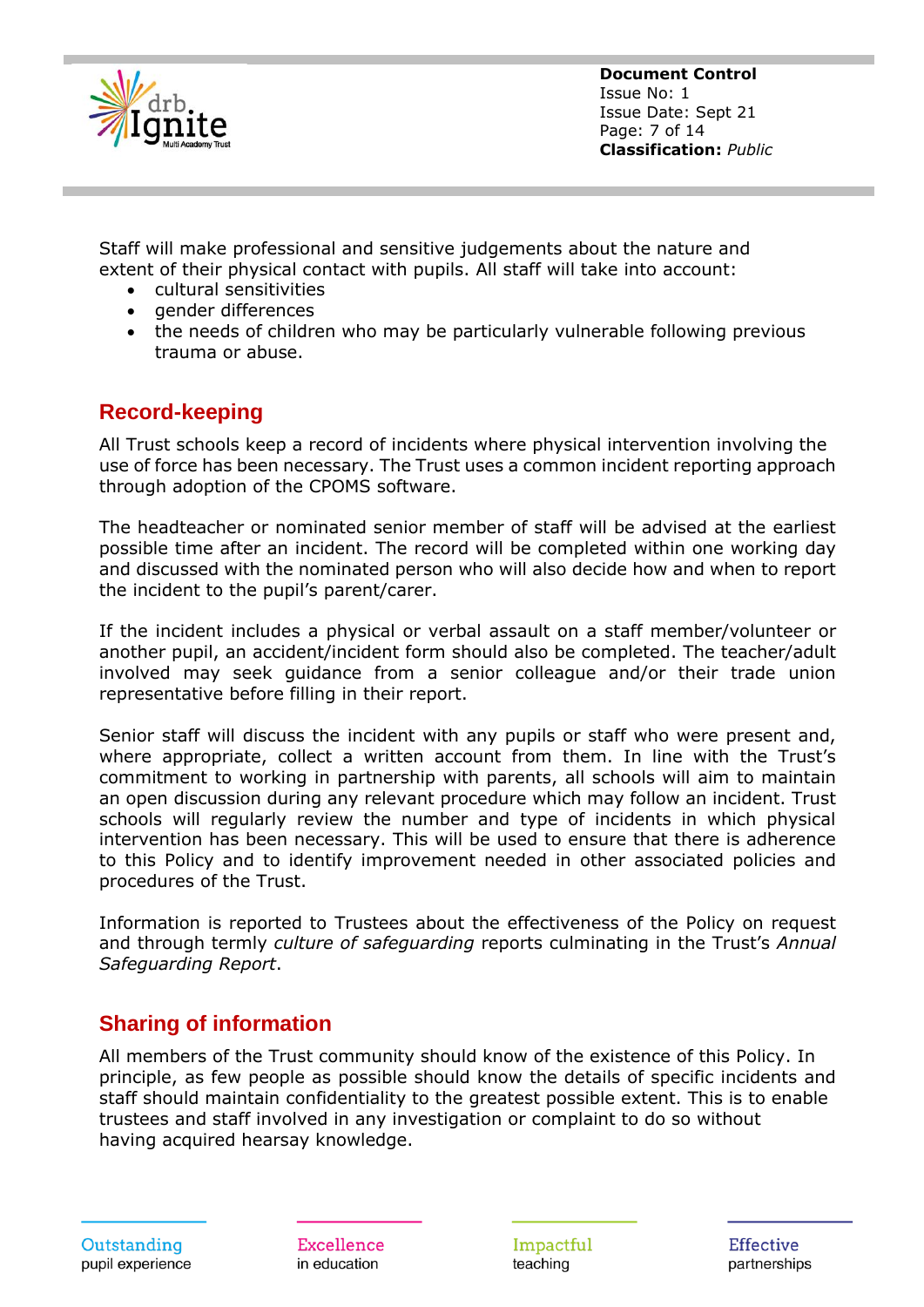

**Document Control** Issue No: 1 Issue Date: Sept 21 Page: 8 of 14 **Classification:** *Public*

## **Complaints**

Any complaints following a dispute about the use of physical intervention by a staff member should, in the first instance, be referred to the school headteacher. This will generally result in an investigation, which will take account of the written or verbal reports which have been collected. It is hoped that this investigation can resolve the matter at school level.

Where disputes cannot be resolved informally within the school, complaints should be pursued in accordance with the Trust's *Complaints Policy* and associated procedures.

## **Implementation, monitoring and review**

The Trust's headteachers are directly responsible for:

- ensuring that all staff are familiar with the DfE guidance and the Trust's Policy
- ensuring that all relevant staff have received training in non-physical interventions
	- in order reduce the need for physical intervention
- ensuring that named personnel have received training in physical intervention techniques
- monitoring and reviewing the implementation of the Trust's Policy.

| <b>Monitoring and review</b>      | Trust Board                              |  |  |
|-----------------------------------|------------------------------------------|--|--|
|                                   | <b>Headteachers</b>                      |  |  |
| <b>Links</b>                      | Safeguarding and Child Protection Policy |  |  |
|                                   | Staff Code of Conduct                    |  |  |
|                                   | <b>Behaviour Policy</b>                  |  |  |
| <b>Staff responsible</b>          | <b>Headteachers</b>                      |  |  |
|                                   | Executive leaders                        |  |  |
| <b>Committee responsible</b>      | Achievement, Support and Scrutiny        |  |  |
|                                   |                                          |  |  |
| <b>Reviewed</b>                   | September 2021                           |  |  |
|                                   |                                          |  |  |
| <b>Next review</b>                | September 2022                           |  |  |
|                                   |                                          |  |  |
| <b>Sign off by Chair of Trust</b> | Ireld<br>Date: September 2021            |  |  |
|                                   |                                          |  |  |

\*Please note that should there be any changes/further national guidance issued relevant to this policy, it will be updated accordingly prior to the review date shown above and referred to the next Trust Board meeting.

Outstanding pupil experience

Excellence in education

Impactful teaching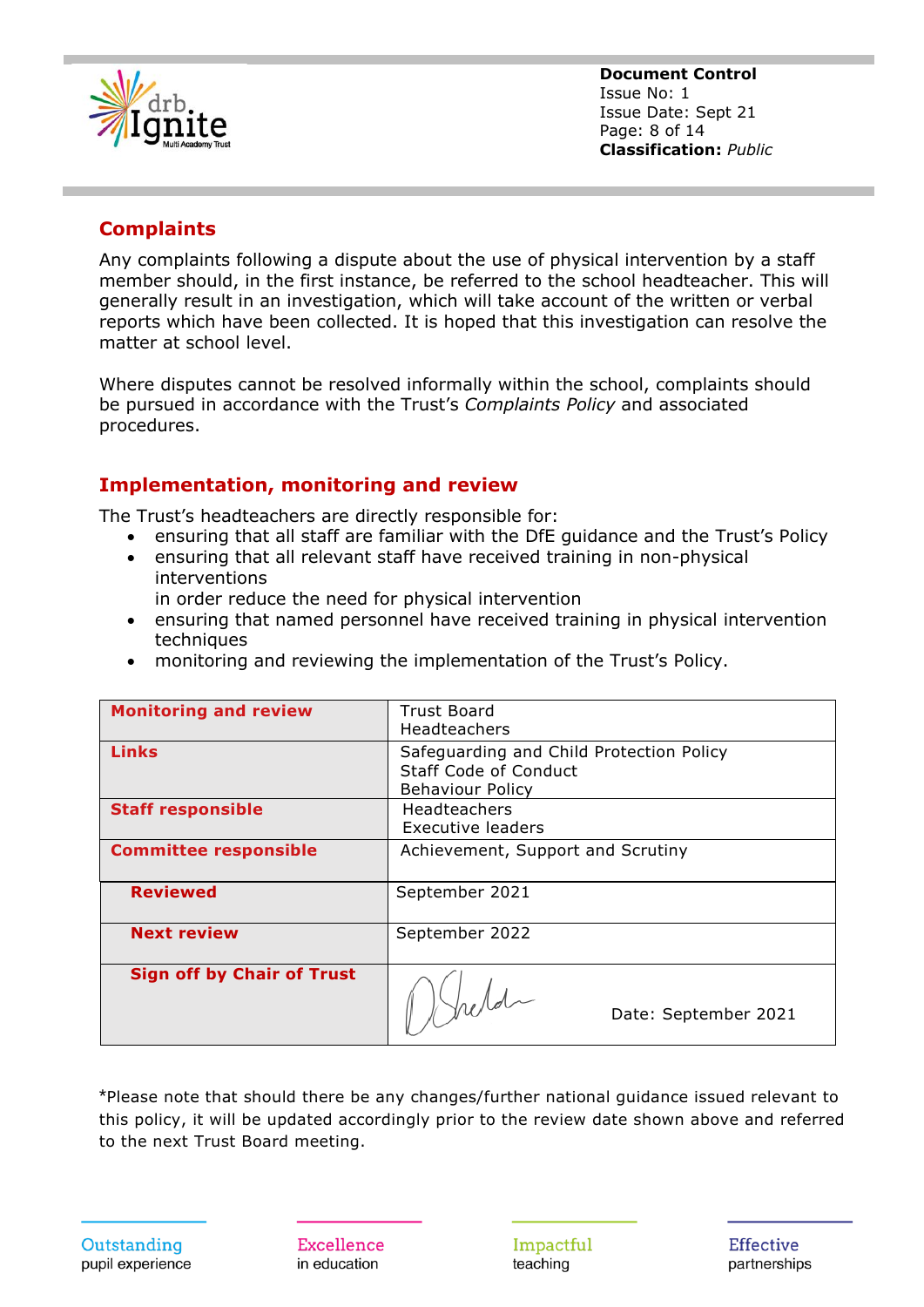

## **Change Management**

| <b>Issue</b><br>No. | <b>Change</b><br>date | <b>Change description</b> |
|---------------------|-----------------------|---------------------------|
| 1.0                 | Feb'19                | Initial release           |
|                     | Sept 21               | Review KCSiE 2021         |
|                     |                       |                           |

## **Appendix A**

## **STAFF GUIDANCE – USE OF RESTRAINT**

## **1. Understanding** *reasonable force*

Whilst there is no legal definition of reasonable force, DFE Guidance July 2013 advises that the term *reasonable force* covers the broad range of actions used by most teachers/support staff at some point during their career that involve a degree of physical contact with pupils.

During a potentially difficult situation staff may be required to:

- physically step in between pupils
- block a pupil's path
- hold a pupil
- lead a pupil by the hand or arm
- quide a pupil away by placing a hand in the centre of the back
- in more extreme circumstances use more restrictive holds

Trust staff are not permitted to act in a way that might cause injury. For example:

- holding a pupil round the neck, or by the collar, or in any other way that might restrict the pupil's ability to breathe
- slapping, punching, pushing, pulling or kicking a pupil
- twisting or forcing limbs against a joint
- tripping up a pupil
- holding or pulling a pupil by the hair or ear
- holding a pupil face down on the ground.

The use of any degree of force is unlawful if the particular circumstances do not warrant the use of physical force. Physical force cannot be justified in a situation that could clearly be resolved without force, for example to prevent a pupil from committing a trivial offence. In all circumstances, alternative calming methods should be used as appropriate with physical intervention or restraint, a last resort.

Excellence in education

Impactful teaching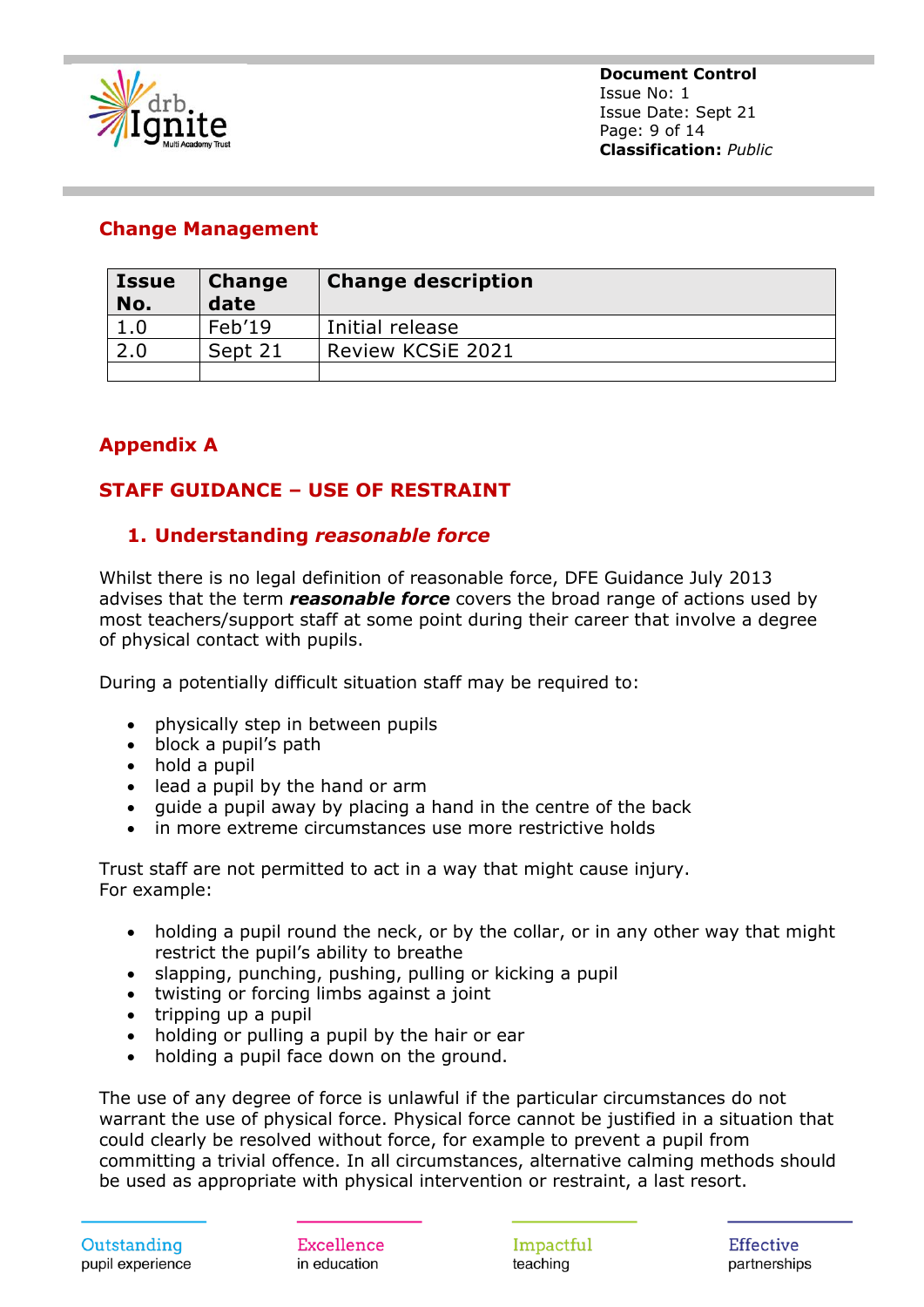

**Document Control** Issue No: 1 Issue Date: Sept 21 Page: 10 of 14 **Classification:** *Public*

## **2. When restraint is necessary**

When physical restraint becomes necessary:

#### **DO**

- Tell the pupil what you are doing and why
- Tell the pupil what s/he must do for you to remove the restraint (this may need frequent repetition)
- Use simple and clear language
- Relax your restraint in response to the pupil's compliance

#### **DON'T**

- Act in temper (involve another staff member if you fear loss of control)
- Involve yourself in a prolonged verbal exchange with the pupil

#### **3. Please remember**

In all Trust schools:

- physical intervention must never be used as a punishment.
- it should only be used if there is an immediate danger to other pupils, staff or school property.
- it must only be used if all other tactics have failed.
- any force used in a physical intervention must be of minimum strength and duration to deal with the immediate danger.
- help must be sent for as soon asap, probably using another pupil to do so.
- great care should be taken about how a pupil is handled.
- keep calm and talk to the child; explain that physical contact will cease as soon as they calm down.
- keep safe and ensure other pupils are safe it may be necessary to remove other pupils than to try to physically intervene with the aggressor.
- do not place yourself at risk by confronting pupils who are bigger/stronger than

Excellence in education

Impactful teaching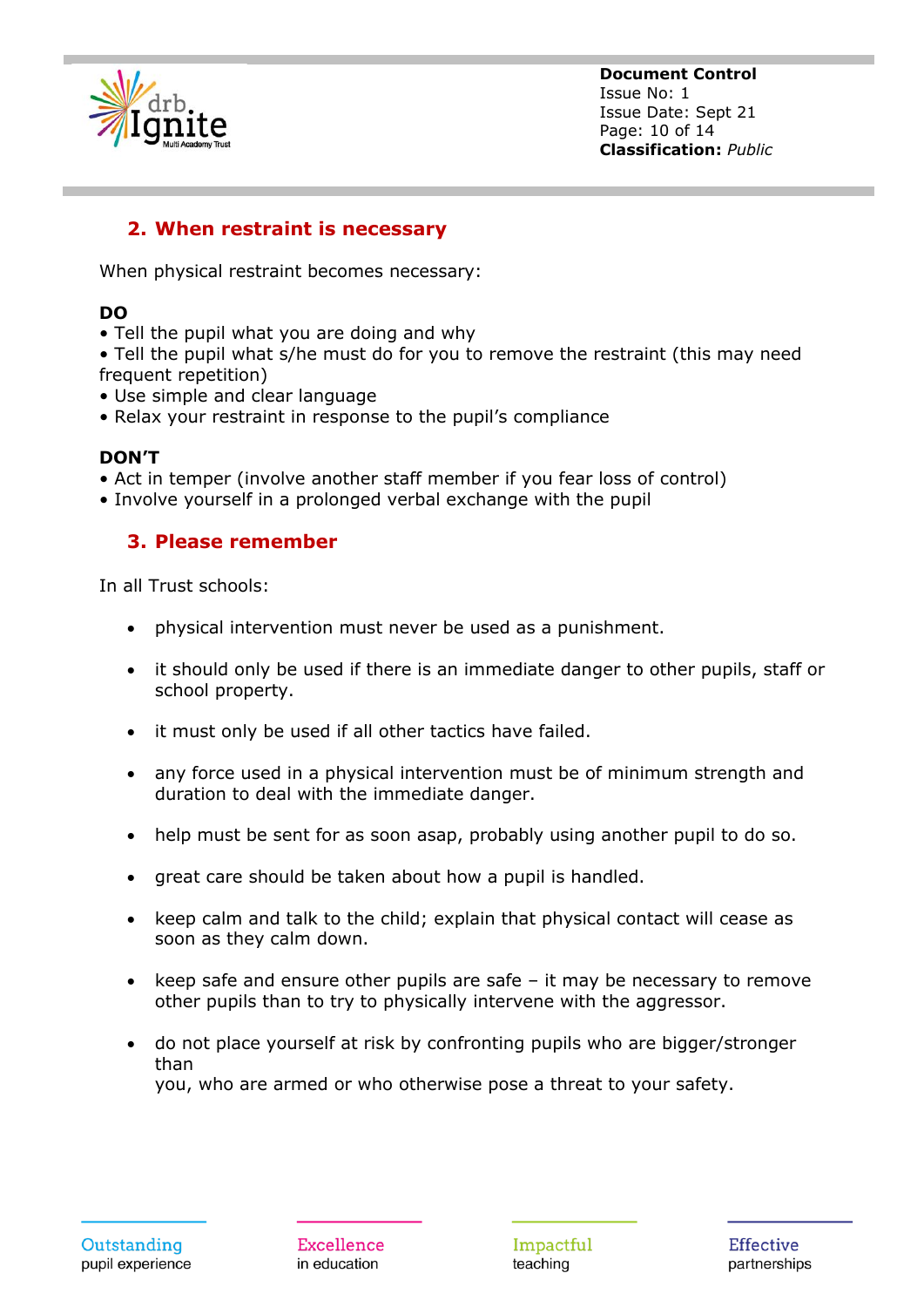

**Document Control** Issue No: 1 Issue Date: Sept 21 Page: 11 of 14 **Classification:** *Public*

## **4. Reporting**

All incidents of physical intervention must be reported to the headteacher asap and should be written up immediately if possible. Seek advice following an incident from a senior leader. If a physical or verbal assault has occurred, a health and safety form should also be completed.

## **Appendix B:**

## **Sample incident recording form**

This sample form can be used following an incident involving physical intervention and kept by the school for future reference (it may be fixed so as to avoid removal to the numbered page in the book used for recording such incidents).

| Name(s) of pupil/pupils:                                                               | Date:                          | Time: |  |  |
|----------------------------------------------------------------------------------------|--------------------------------|-------|--|--|
|                                                                                        |                                |       |  |  |
| <b>Ethnicity:</b>                                                                      | Gender: (M/F)                  |       |  |  |
| <b>Nature of Incident: (Tick)</b>                                                      | <b>Involving: (Tick)</b>       |       |  |  |
| · Verbal abuse                                                                         | $\cdot$ Staff                  |       |  |  |
| · Threatening behaviour                                                                | $\cdot$ Pupil(s)               |       |  |  |
| · Refusal                                                                              | · Property                     |       |  |  |
| · Kicking                                                                              | · Equipment                    |       |  |  |
| · Punching                                                                             | $\cdot$ Other (please specify) |       |  |  |
| · Fighting                                                                             |                                |       |  |  |
| · Other (please specify)                                                               |                                |       |  |  |
| Why was physical intervention required? (Continue on a separate sheet if<br>necessary) |                                |       |  |  |
| $\cdot$ The circumstances that led to the incident                                     |                                |       |  |  |
|                                                                                        |                                |       |  |  |
|                                                                                        |                                |       |  |  |
| When and where the incident took place                                                 |                                |       |  |  |
|                                                                                        |                                |       |  |  |
|                                                                                        |                                |       |  |  |
| $\cdot$ The name(s) of any staff or children who witnessed the incident                |                                |       |  |  |
|                                                                                        |                                |       |  |  |
|                                                                                        |                                |       |  |  |

**Excellence** in education

Impactful teaching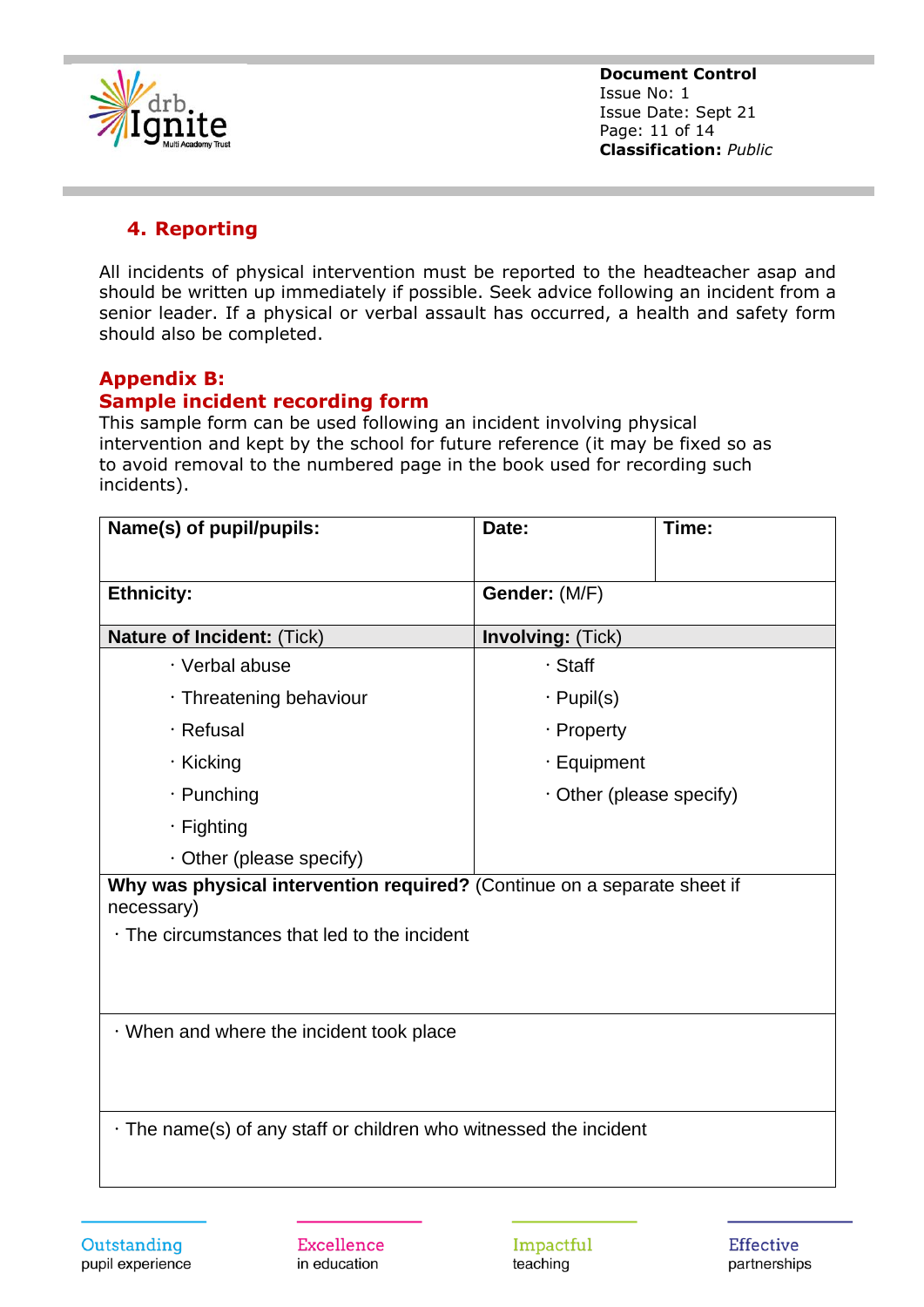

| • The circumstances and reason for using physical intervention                                          |                                  |  |  |  |  |
|---------------------------------------------------------------------------------------------------------|----------------------------------|--|--|--|--|
| $\cdot$ The danger perceived                                                                            |                                  |  |  |  |  |
| How the incident began and progressed, including details of:<br>$\cdot$ the pupil's behaviour, response |                                  |  |  |  |  |
| what was said by each of the parties involved                                                           |                                  |  |  |  |  |
| the steps taken to defuse or calm the situation                                                         |                                  |  |  |  |  |
| the degree of force used, and any restraint used                                                        |                                  |  |  |  |  |
| how it was applied and for how long; details of any injury                                              |                                  |  |  |  |  |
| Further action taken by the headteacher (circle as appropriate)                                         |                                  |  |  |  |  |
| H&S Accident Form completed Y/N                                                                         | Parent / Carer contacted Y/N     |  |  |  |  |
| Child Protection investigation Y/N                                                                      | Police/others informed Y/N       |  |  |  |  |
| Racial Incident Record Y/N                                                                              |                                  |  |  |  |  |
| Peer on Peer Bullying Y/N                                                                               |                                  |  |  |  |  |
| Signature of member of staff reporting:                                                                 | <b>Signature of headteacher:</b> |  |  |  |  |
| Date:                                                                                                   | Date:                            |  |  |  |  |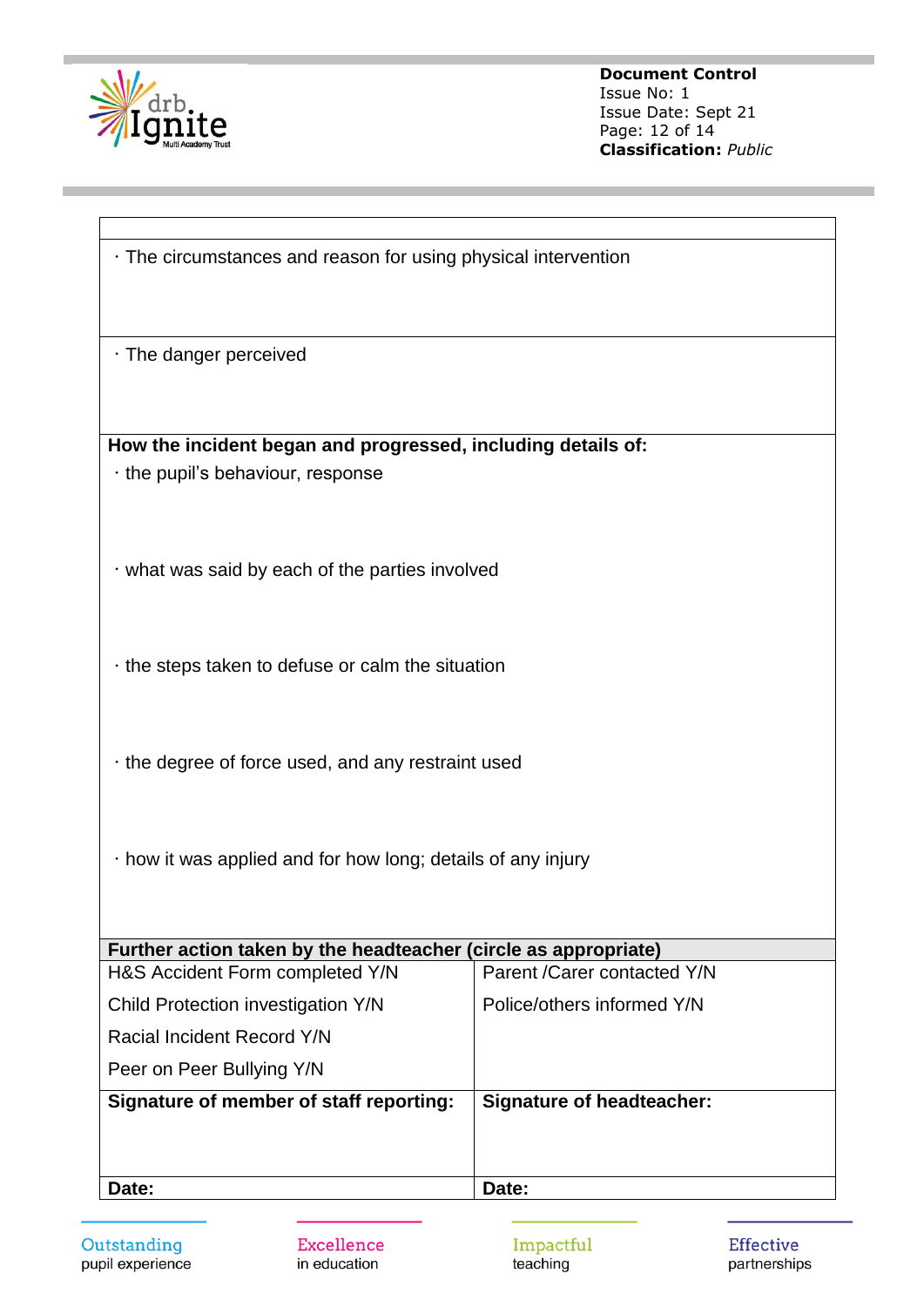

**Document Control** Issue No: 1 Issue Date: Sept 21 Page: 13 of 14 **Classification:** *Public*



Outstanding<br>pupil experience

Excellence in education

Impactful<br>teaching